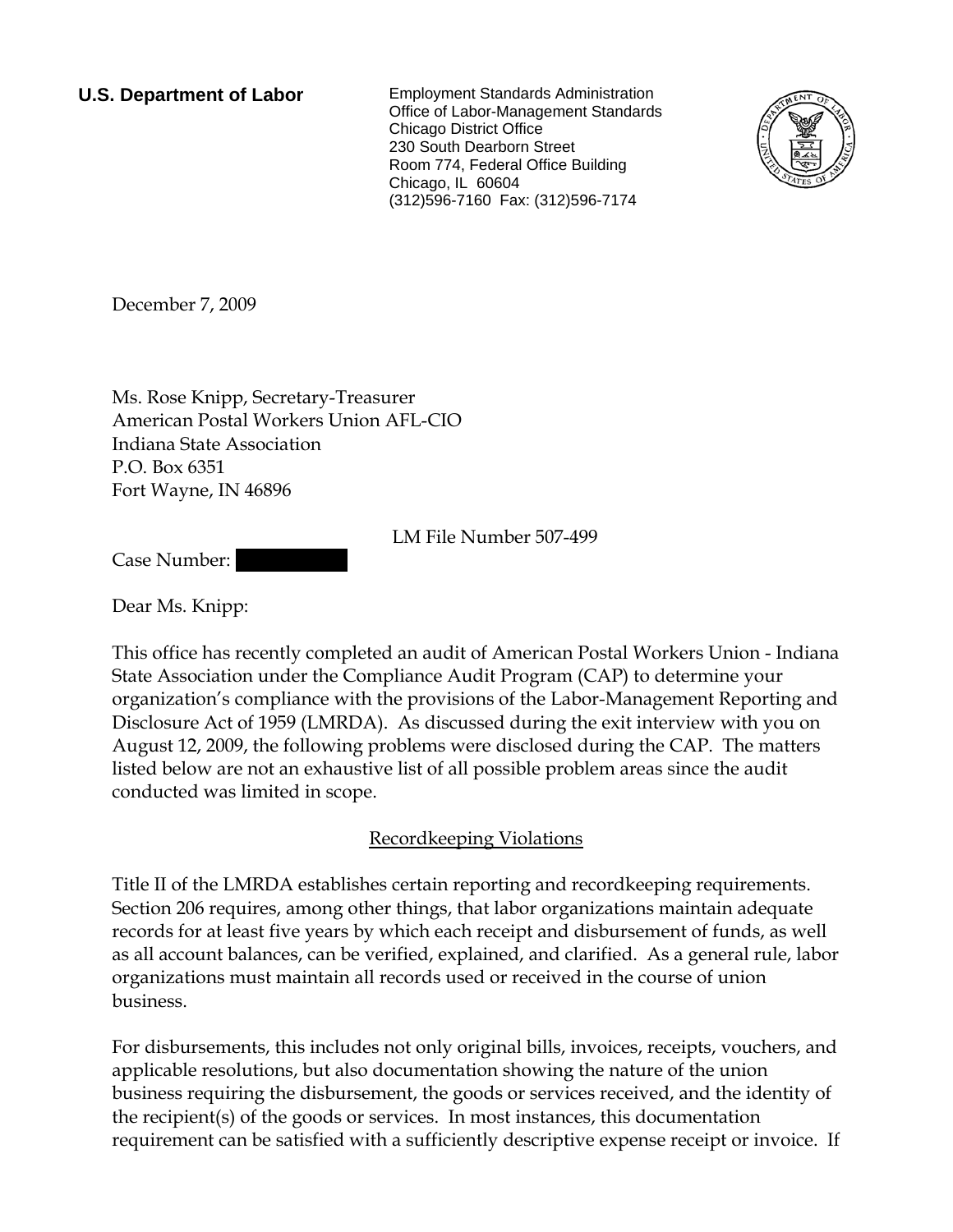Ms. Rose Knipp December 7, 2009 Page 2 of 4

an expense receipt is not sufficiently descriptive, a union officer or employee should write a note on it providing the additional information. For money it receives, the labor organization must keep at least one record showing the date, amount, purpose, and source of that money. The labor organization must also retain bank records for all accounts.

The audit of the Indiana State Association's records for fiscal year ending March 31, 2008 revealed the following recordkeeping violations:

1. Lack of Supporting Documents

Adequate supporting documentation was not retained for a \$1,217.62 print shop expense and a \$44.47 postage expense that were incurred by the Indiana State Association during the audit year. Specifically, the Indiana State Association only retained copies of receipts, not the original receipts, for such expenses.

As previously noted above, labor organizations must retain original receipts, bills, and vouchers for all disbursements. The president and treasurer (or corresponding principal officers) of your union, who are required to sign your union's LM report, are responsible for properly maintaining union records.

2. Receipt Dates not Recorded

Entries in the Indiana State Association's electronic receipts journal reflect the date the union deposited money, but not the date the money was received. Union receipts records must show the date of receipt. The date of receipt is required to verify, explain, or clarify amounts required to be reported in Statement B (Receipts and Disbursements) of the LM-3. The LM-3 instructions for Statement B state that the labor organization must record receipts when it actually receives money and disbursements when it actually pays out money. Failure to record the date money was received could result in the union reporting some receipts for a different year than when it actually received them.

Based on your assurance that the Indiana State Association will maintain adequate supporting documentation in the future, OLMS will take no further enforcement action at this time regarding the above violations.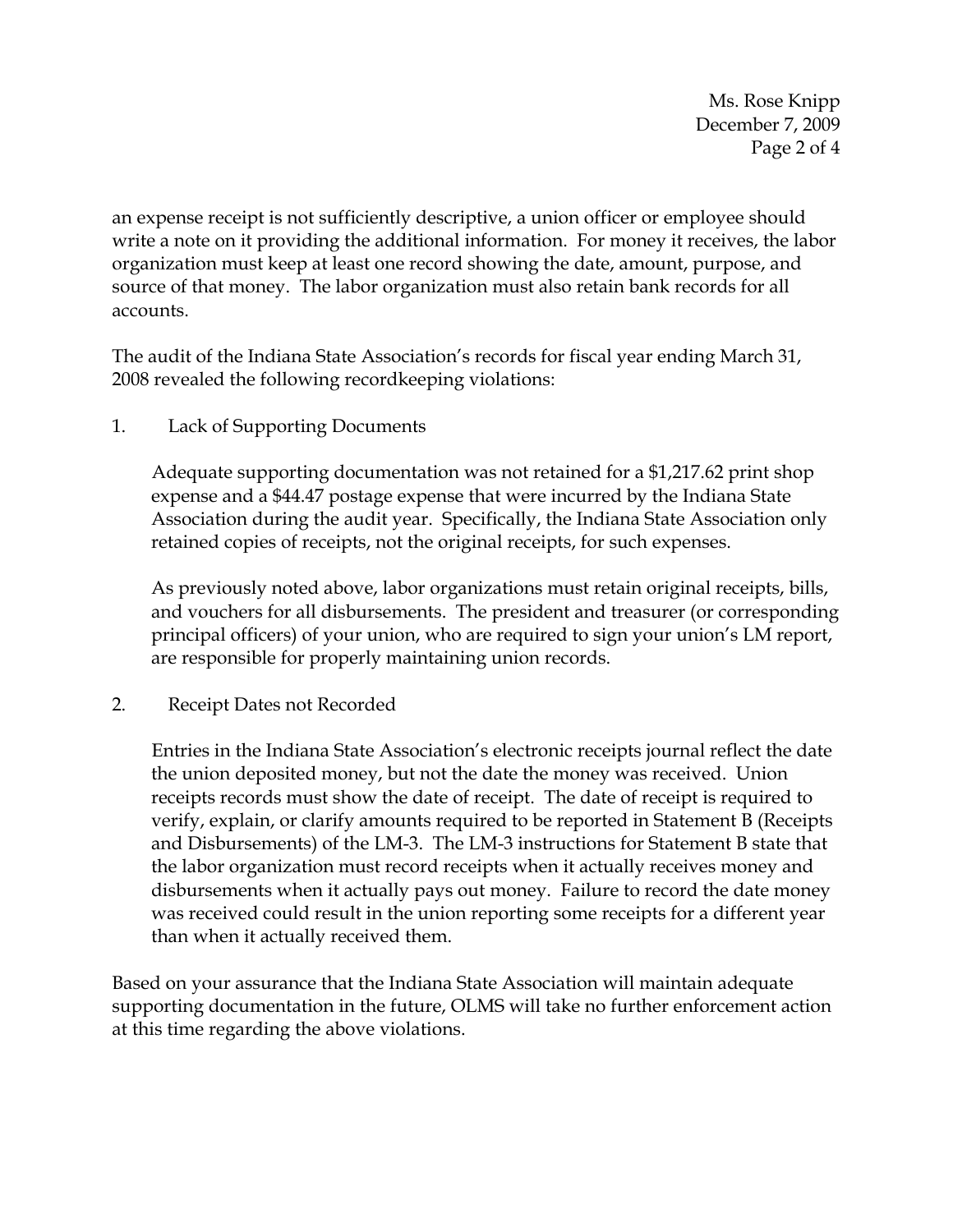Ms. Rose Knipp December 7, 2009 Page 3 of 4

# Reporting Violations

The audit disclosed a violation of LMRDA Section 201(b), which requires labor organizations to file annual financial reports accurately disclosing their financial condition and operations. The Labor Organization Annual Report Form LM-3 filed by the Indiana State Association for fiscal year ending March 31, 2008, was deficient in the following areas:

#### 1. Number of Members

Item 19 (How many members did your organization have at the end of the reporting period?) was reported as 301; however, a review of union records revealed that the local only had approximately 3,112 dues paying members at the end of the year. Of the 3,112 dues paying members, approximately 295 were classified as members-at-large while the remaining members had per capita taxes paid on their behalf by the APWU locals that are affiliated with the Indiana State Association. The LM-3 instructions states that Item 19 needs to include all categories of members who pay dues at the end of the reporting period. In addition, the number of dues paying members that can be categorized in either membership type should be reported in Item 56 (Additional Information).

#### 2. Dues Rate

The Indiana State Association reported a regular dues rate of \$8.82 bi-weekly in Item 23 (What are your organization's rates of dues?) with a minimum of \$6.59 and a maximum of \$8.82. A review of dues check off statements revealed that the regular dues rate for members-at-large was \$8.68 bi-weekly for a majority of the fiscal year under audit with a minimum of \$6.11 and a maximum of \$9.54. In addition, the Indiana State Association did not report the monthly dues rate (\$0.52) for per capita tax paying members on the LM-3 report. Due to space constraints on the LM-3, the dues rate for per capita tax paying members should be reported in Item 56 (Additional Information).

I am not requiring that the Indiana State Association file an amended LM-3 report for fiscal year ending March 31, 2008 to correct the deficient items, but the Indiana State Association has agreed to properly report the deficient items on all future reports it files with OLMS.